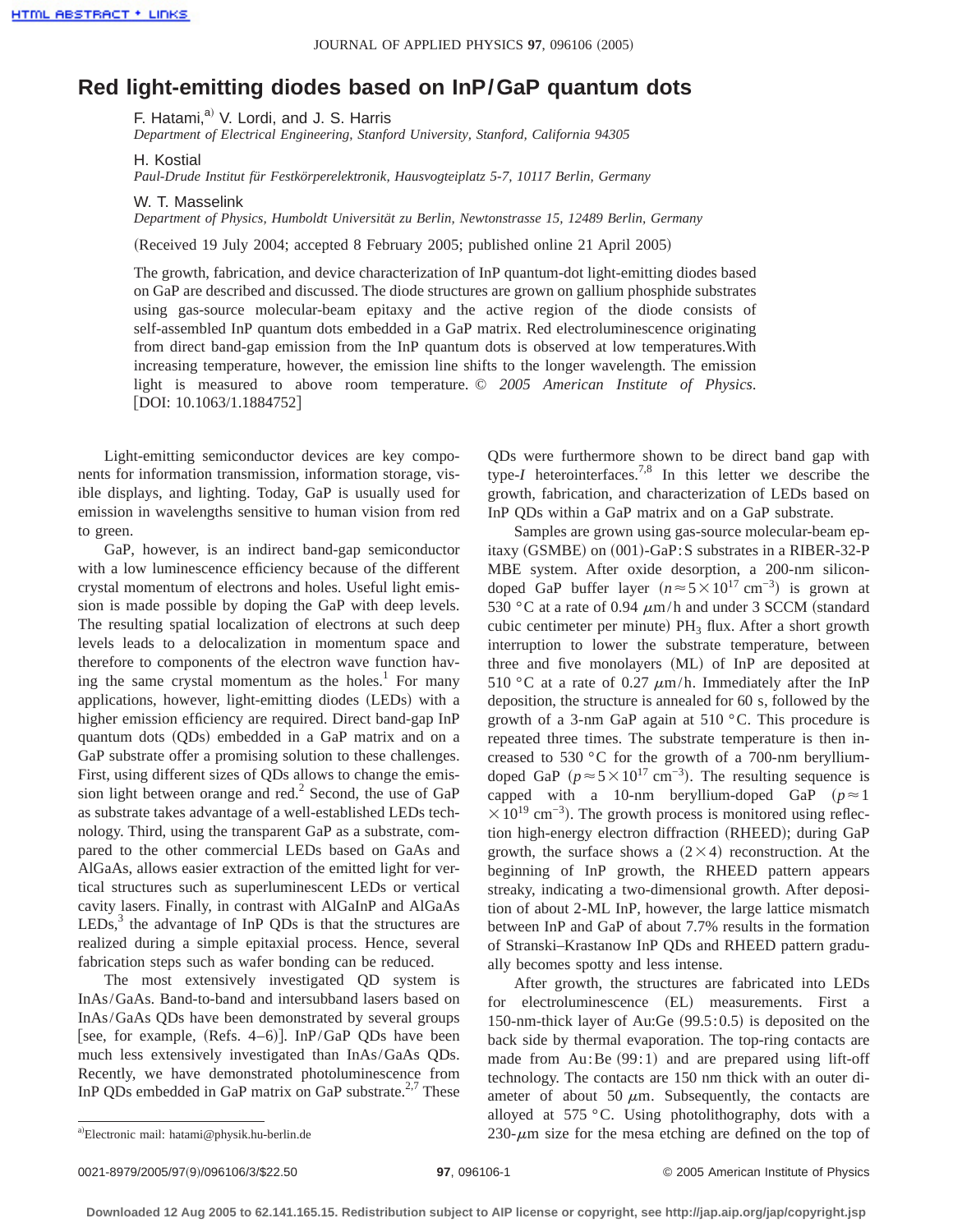

FIG. 1. Current dependence of the EL spectra at 90 K.

the ring contacts. The mesas are etched using reactive ion etching resulting in a mesa depth of 1150 nm and vertical sidewalls of the mesas.

The resulting devices are characterized using the EL measurements carried out in a liquid-helium cryostat in the temperature range of 70–300 K. A HP 3458A multimeter is used for supplying the power and a Keithley SMU 236 multimeter measured the current. The emitted light is dispersed by a 1-m monochromator and detected by a charge-coupled device camera. Some EL measurements use an ILX Lightwave LDC-3722 current source modulated by a square-wave pulse generated by a HP 33120A function generator and the emission light is dispersed by a 0.3-m monochromator and detected by a silicon detector using a lock-in technique.

The light output from the InP/GaP QDs LEDs consists of two lines peaked in the green and red ranges. The sharp green line having 20-nm full width at half maximum peaks at about 550 nm and appears to result from carrier recombination in the strained InP wetting layer and perhaps in the surrounding GaP matrix. The red line at about 720 nm is attributed to electron-hole recombination in the quantum dots. For currents lower than 100 mA, the electroluminescence spectra are dominated by the red EL line due to the QDs.

The current dependence of the EL spectra at 90 K is shown in Figs. 1 and 2. As the current is increased from 1 to about 45 mA, the integrated QD electroluminescence intensity grows by a factor of 9 and does not significantly change for currents between 45 and 60 mA. For currents lower than 30 mA, the intensity grows sublinearly. The EL intensity generally decreases for currents higher than 60 mA. Similar dependence of EL intensity on current is also observed for the other temperatures and will be discussed later. The current for which the maximum EL intensity is obtained,  $I_{\text{max}}$ , however, depends on the temperature, shifting to higher cur-



FIG. 2. Current dependence of the integrated EL intensity for several temperatures. The dashed and solid lines show slopes of 2/3 and 1, respectively.

rent values for higher temperatures. At 140 K the maximum EL intensity is achieved at 95 mA and for higher temperatures  $I_{\text{max}}$  is more than 100 mA.

Under the conditions of Boltzmann statistics and an absence of leakage current, the injected current is given by the rate equation<sup>9</sup>

$$
I = An + Bn^2 + Cn^3,
$$
\n<sup>(1)</sup>

where *n* denotes the injected carrier density and  $An, Bn^2$ , and  $Cn<sup>3</sup>$  are the current components originating from nonradiative recombination, radiative recombination, and Auger recombination, respectively. The constants *A*, *B*, and *C* are temperature dependent. In Auger recombination, three carriers are involved and the energy of recombination of two of them is given to the third carrier. The Auger coefficient *C* increases slightly with increasing carrier density.<sup>10,11</sup> The light output *P* is proportional to the radiative recombination  $(P \propto n^2)$ . If we express the injected carrier density as  $I \propto n^z$ , the differential efficiency  $\eta$  is proportional to  $I^{2/z}$ . Thus, the dependence of  $\eta$  on *n* through the parameter *z* provides insight into the emission.

Figure 2 shows the integrated electroluminescence intensity of the QD emission as a function of current for several temperatures in a logarithmic plot. For low temperatures  $\approx$  110 K) and lower current, the EL intensity grows sublinearly with an exponent of about  $2/3$  ( $z \approx 3$ ). For temperatures higher than 100 K, the intensity grows linearly  $(z \approx 2)$  until saturation; for temperatures higher than 140 K, the saturation occurs at currents greater than 100 mA.

We explain the EL intensity behavior as follows: At low temperatures and for currents lower than 30 mA, the parameter  $z \approx 3$  is consistent with the dominant current contribution being Auger recombination. Apparently, the current in that range is sufficiently high for injection of a large number of carriers, most of which are captured by the QDs at low temperatures. At high carrier concentration in the QDs, Au-